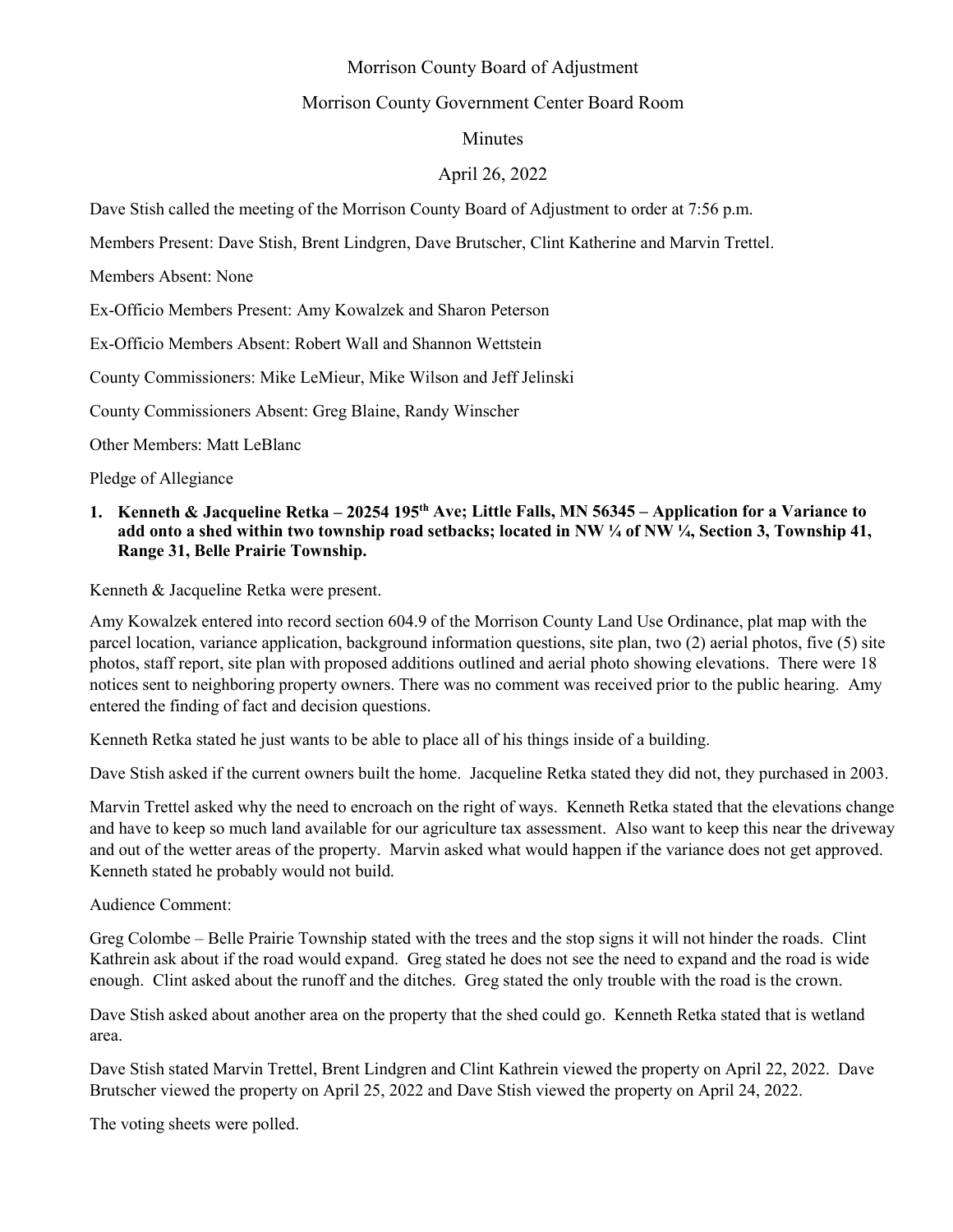Dave Brutscher asked if the shed could be down sized in order for other Board Members to change their votes for question number five. This question was answered in the negative. Kenneth Retka stated he could go down to 30' x 94' on the north side and keep the 30' x 40' on the west side. The total building would be 70' x 90'.

A motion was made by Clint Kathrein to approve the Variance request with one condition. The motion was seconded by Dave Brutscher. The vote was all in favor.

#### **2. Kenneth Braun – 35497 Sullivan Dr; Hillman, MN 56338 – Application for a Variance to add onto a nonconforming structure and extend a deck; located in Lots 1, 2 & 3, Block 1 of Squaw Point, Section 7, Township 42, Range 28, Richardson Township.**

Kenneth Braun was present.

Amy Kowalzek entered into record Sections 301, 301.6 (a), 706.1 and 706.3 of the Morrison County Land Use Ordinance, plat map with the parcel location, variance application, background information questions, permit application, after the fact background information questions, site plan, two (2) aerial photos, lake view photo, 2017 aerial vs 2020 aerial photo, six (6) site photos, staff report, aerial of building envelope and impervious surface calculation sheet. There were 106 notices sent to neighboring property owners. There was no comment was received prior to the public hearing. Amy entered the finding of fact and decision questions.

Kenneth Braun stated the cabin is 53.5' from the lake, it is outside of the 50' shore impact zone. Addition will be going on the side of the cabin not any closer to the lake. The reason for the addition is for a bathroom and replace the existing bathroom.

Dave Stish asked what would make the property compliant. Amy Kowalzek stated the deck would need to be 14' x 10' not a 30' x 10' deck. This is a legal non-conforming cabin.

Marvin Trettel asked if there is a well in the front. Kenneth Braun stated it is an artesian well. Marvin stated it appears the drainage area gets a lot of water. Kenneth stated it has been here for a long time and we have had no issues with this. Amy Kowalzek stated the Shoreland Specialist was on site and notice the drainage area and the addition was close to this area. Kenneth stated he wants to add the retaining wall just to level out the area after the addition is added.

Clint Kathrein asked about the bunk house. Kenneth Braun stated there may have been some people staying in the structure from time to time, but it is still a storage shed. I can not use this for any sleeping area any more. Clint asked why to add the addition to the west. Kenneth stated because the plumbing is already there. Would like to add the bathroom then remove and move the old bathroom.

Clint Kathrein asked how the deck got expanded. Kenneth Braun stated we had a contractor to do the work. I did not realize I needed a permit or variance to do this work.

Marvin Trettel asked what was the original size of the deck? Amy Kowalzek stated that the Assessors records showed an 8' x 14' deck and the property owner stated it was a 10' x 14' deck. Clint Kathrein asked what the practical difficulty would be. Kenneth Braun stated it was old and worn out and needed to be replaced. Brent Lindgren stated this information does not match the 2017 aerial photo. Amy Kowalzek stated that is correct. Brent asked what year the property was purchased. Kenneth stated 2004. Brent asked at that time did the deck go along the home. Kenneth stated it did not. Brent stated he could maintain the deck size when the property was purchased.

Dave Stish stated Marvin Trettel, Brent Lindgren and Clint Kathrein viewed the property on April 22, 2022. Dave Brutscher viewed the property on April 25, 2022 and Dave Stish viewed the property on April 24, 2022.

Audience Comment: None

The voting sheets were polled for the deck.

A motion was made by Marvin Trettel to deny the Variance request. The motion was seconded by Dave Brutscher. The vote was all in favor.

The voting sheets were polled for the addition.